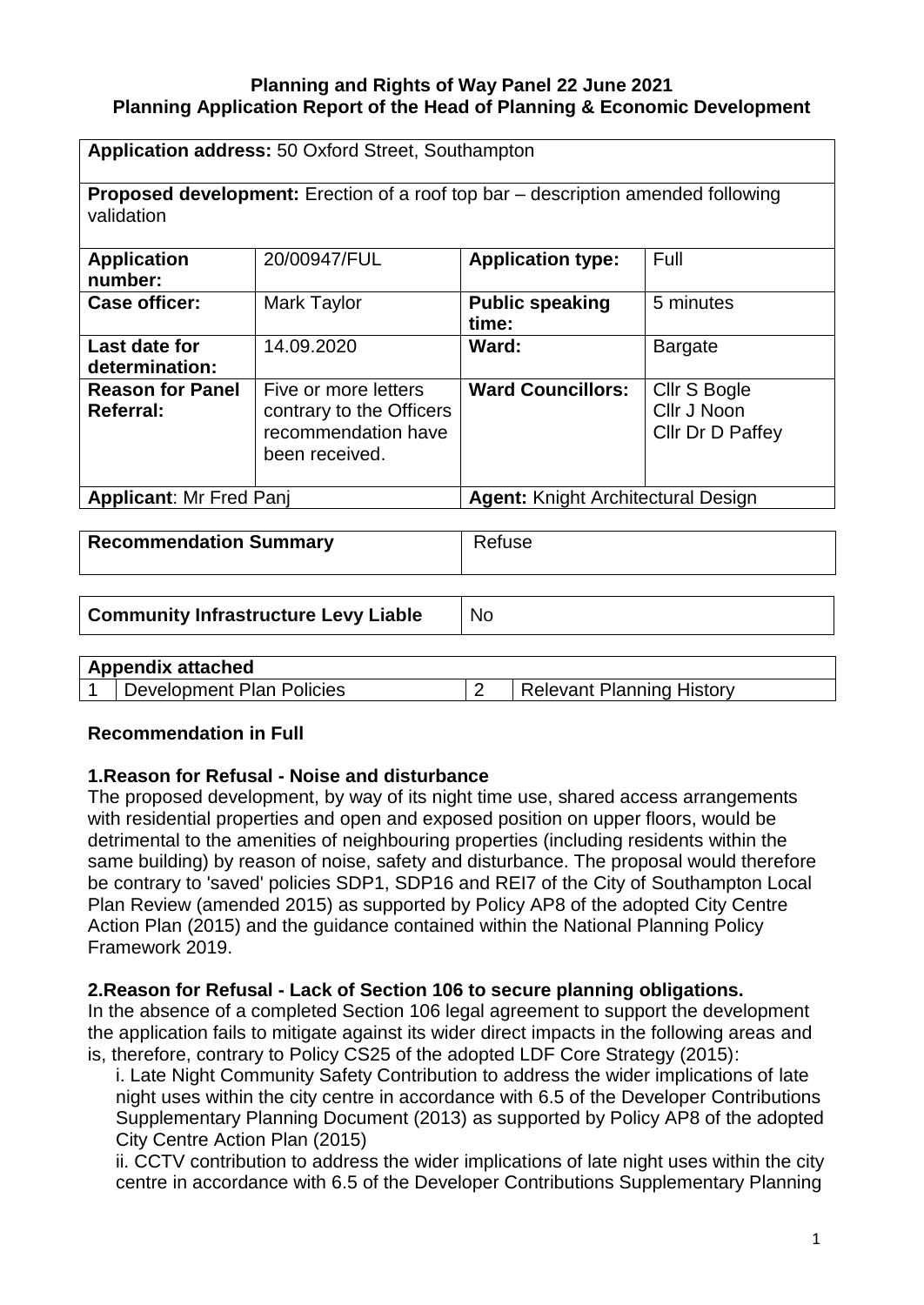Document (2013) as supported by Policy AP8 of the adopted City Centre Action Plan (2015)

# **1. The site and its context**

- 1.1 The application site comprises a large three storey building, on the corner of Latimer Road and Oxford Street. At ground floor and first floor the building currently operates a bar/restaurant use (sui generis) known as the Medbar. At part of the first floor, and whole of the second floor, the building is in a residential use.
- 1.2 The application site is located within the Oxford Street Conservation Area. The application building is not a Listed or a Locally Listed Building. However, to the west is the locally listed building The Booth Centre (Salvation Army). Furthermore, the properties to the north and east of the site are either locally listed or listed buildings.
- 1.3 The application site is located within an area designated as an evening zone. As such City Centre Action Plan Policy AP8 applies. This policy will be referred to later in the report.
- 1.4 The application building is not of any particular architectural merit. The ground floor is largely glazed with a number of access points onto the public highways of Latimer Road and Oxford Street. The upper floor elevations are largely rendered with the elevations broken up with windows of a uniform design and spacing. There is an existing timber structure on the roof top used for storage.

# **2. Proposal**

- 2.1 The proposal seeks to erect a roof top bar creating a third floor to the building. The roof top bar that will operate independently of the bar/restaurant uses that currently exist on the lower floors and is proposed to open at midday and close at 11pm (7 days). The proposed bar will be accessed via the existing stairwell on the southern side of the building that serves the existing residential accommodation
- 2.2 The proposed bar area will be a rectangular building located on the western side of the roof top. The roof form is of a single pitch increasing in height from the western side elevation to the centre of the existing roof. The proposed roof will overhang the proposed bar area however the external seating to the eastern side of the rooftop will be uncovered.
- 2.3 Balustrading around the seating area will be 1.1m high glazing. The proposed bar will be enclosed in black cedar cladding with grey UPVC bi-fold doors along the eastern elevation facing the roof terrace.
- 2.4 No toilets facilities are provided on the rooftop area. There is a single toilet facility for customers located within the communal stairwell at the southern end of the property at third floor.
- 2.5 The proposal and its description have been revised during the application. Initially the proposal included a revised fume extraction system for the bar/restaurant that operates on the lower floors. However, following discussions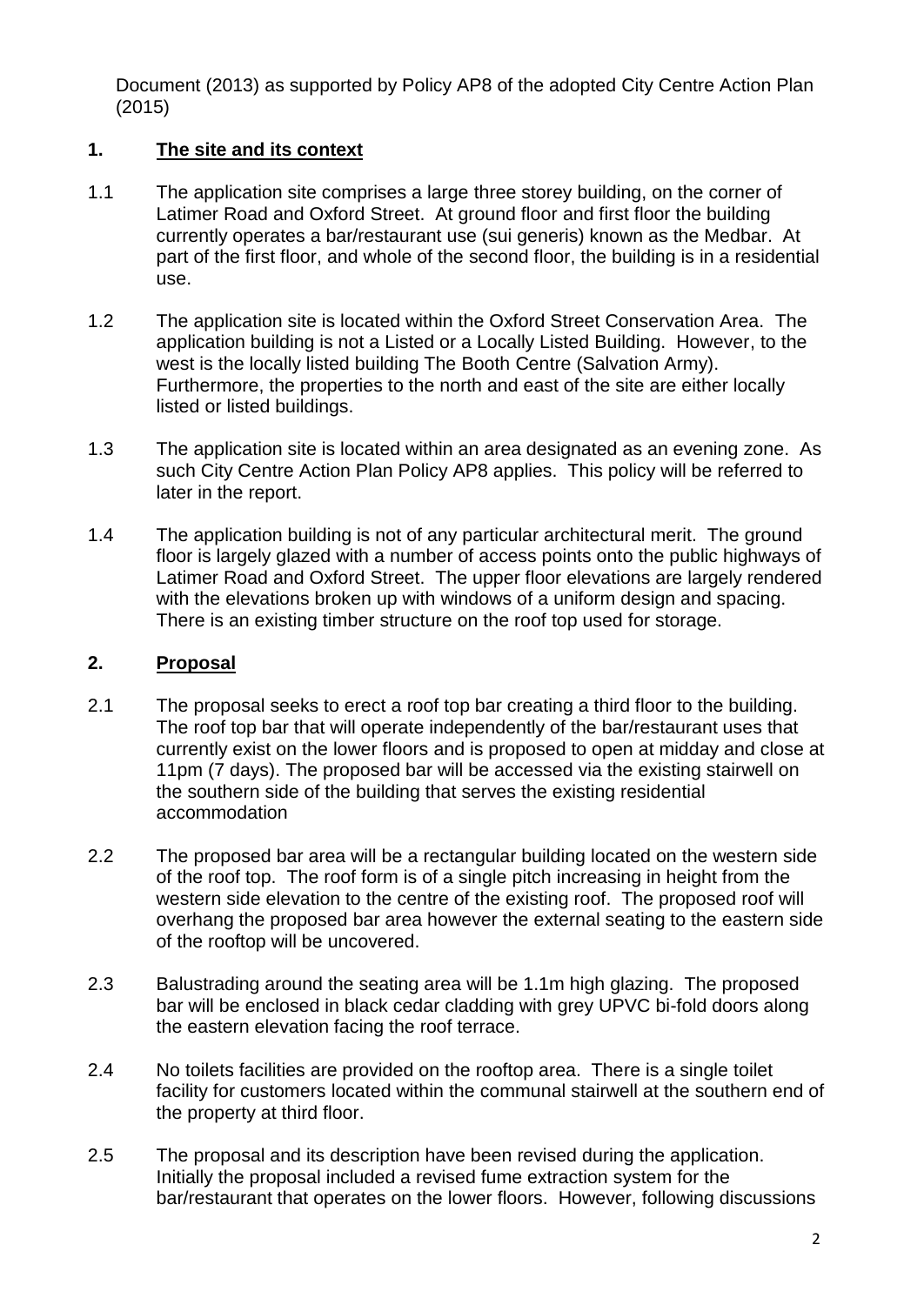with SCC Environmental Health Officers the extraction equipment has now been removed from the proposal.

# **3. Relevant Planning Policy**

- 3.1 The Development Plan for Southampton currently comprises the "saved" policies of the City of Southampton Local Plan Review (as amended 2015) and the City of Southampton Core Strategy (as amended 2015) and the City Centre Action Plan (adopted 2015). The most relevant policies to these proposals are set out at *Appendix 1*.
- 3.2 The National Planning Policy Framework (NPPF) was revised in 2019. Paragraph 213 confirms that, where existing local policies are consistent with the NPPF, they can been afforded due weight in the decision-making process. The Council has reviewed the Development Plan to ensure that it is in compliance with the NPPF and are satisfied that the vast majority of policies accord with the aims of the NPPF and therefore retain their full material weight for decision making purposes, unless otherwise indicated.

# **4. Relevant Planning History**

4.1 A schedule of the relevant planning history for the site is set out in *Appendix 2* of this report.

### **5. Consultation Responses and Notification Representations**

- 5.1 Following the receipt of the planning application a publicity exercise in line with department procedures was undertaken which included notifying adjoining and nearby landowners and erecting a site notice on the 21st August 2020**.** A press notice was printed  $7<sup>th</sup>$  August 2020. At the time of that consultation the application included details of extraction equipment serving the lower floors. The extraction equipment has since been removed from the proposal, as such any comment associated with extraction equipment are not included below.
- 5.2 Following receipt of amended plans and an amendment to the applications description a further round of consultation on the proposal was undertaken. In total 29 representations were received. 16 In support of the development, and 13 objecting to the proposal.
- 5.3 The following is a summary of the points raised:

### Comments in Support

**It would be a great addition to Oxford Street. Revitalizing the area, Oxford Street is renowned for its great atmosphere, dining, drinking and entertainment.**

**Already at least 4 businesses closed in the last 5 years (Cargo, former Casa Brasil, Prezzo or Chimichanga just to name a few)**

**This is a fresh idea for Oxford Street which will be great for the community.**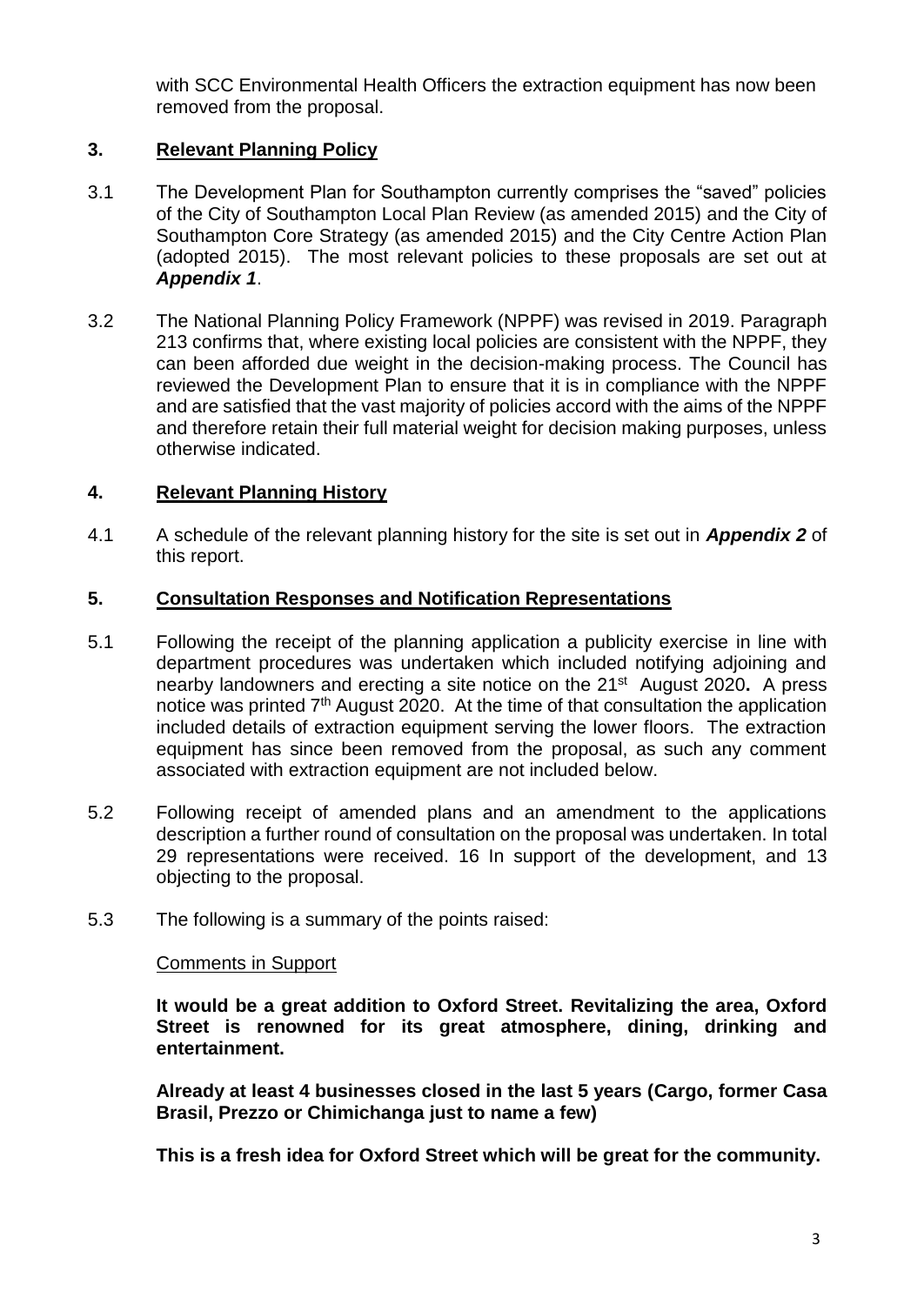**The unique business plan will create new job opportunities and it will help the economy in the city.**

**The proposal will result in additional footfall.**

**The idea of implementing a rooftop bar as it brings a different atmosphere to the area. No business is currently doing this so it'd be a good look for the area.**

**This wouldn't be a massive concern when it comes to noise issues with neighbours because having a new terrace could mean that they'll be shutting as early as 10pm. Whereas most of the bars and restaurants have an alfresco dining which means they shut as late as 12-1AM which raises concerns when it comes to the local residents.**

**The Government are pushing businesses to utilise as much outdoor area as possible, the Roof Top Bar will be perfect for this and the future.**

**The application is within a 'NIGHT TIME ECONOMY ZONE', I don't understand why residents are complaining about Impact of Noise.**

**The plans show how it will monitored as they will have security in place to control the people and venue and no music will be played.**

### **Response**

The support for the proposed roof top bar and terrace is noted. The application site is located within an area designated as an evening zone, however this designation also requires compliance with other policies including those that wish to protect neighbour amenity.

### Comments in opposition

**The proposal will reduce the quality of life of the large residential community in the Oxford Street area.**

**A roof bar will generate intrusive noise. The flats within 50 Oxford Street would be sandwiched between the two bars.**

**The rooftop bar will generate noise disturbance not only at the ground floor of Latimer and Oxford streets but also at a higher floor/level (Music, people chatting and screaming). This will most likely disturb more residents.**

### **Response**

This impact of the proposal on the amenity or neighbouring residential properties forms part of the material consideration for the application below.

**Would the roof bar/terrace be run as an independent enterprise to the ground floor premises.**

### **Response**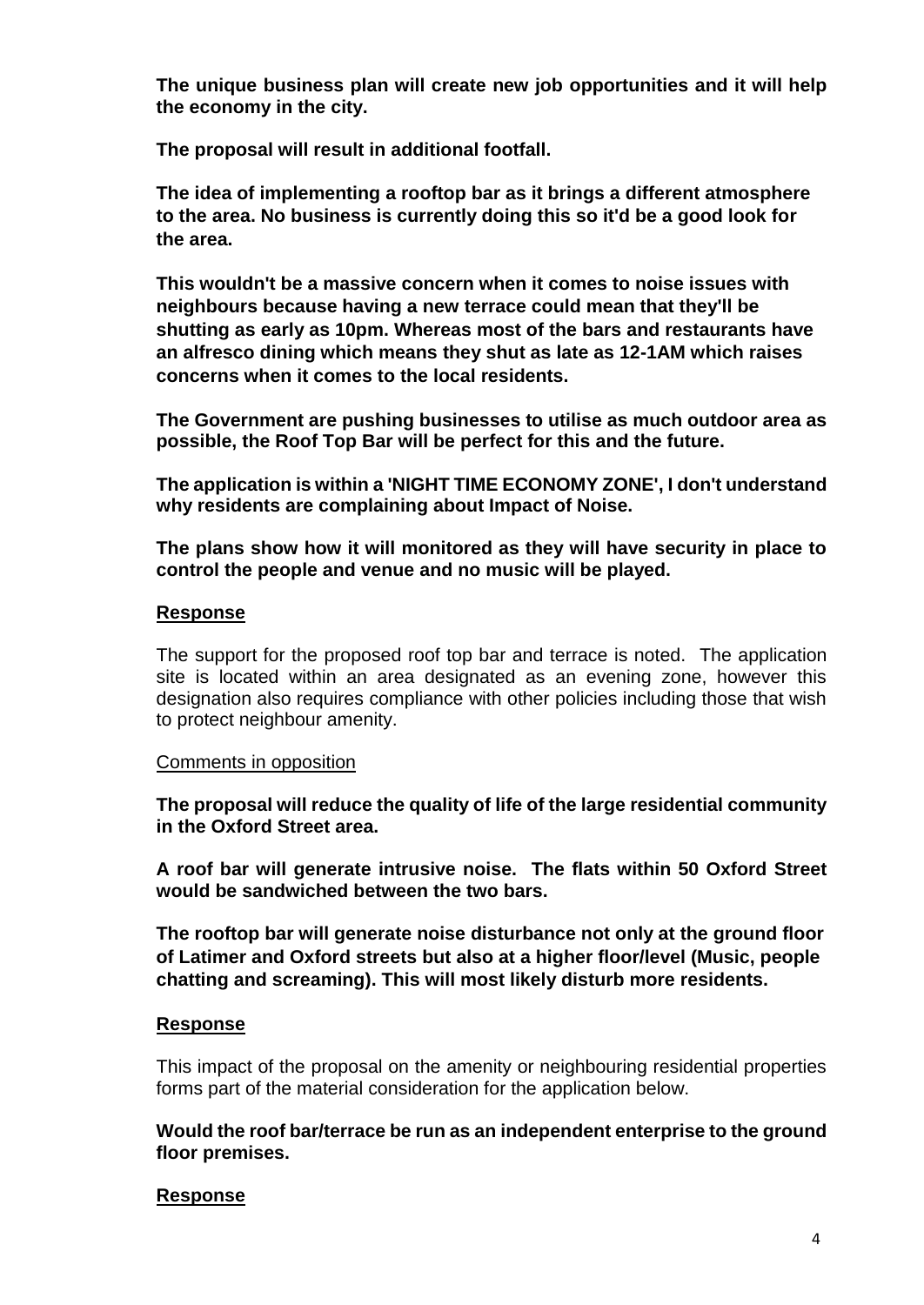The proposed roof top bar and terrace is proposed to be independent of the similar use on the lower floors of 50 Oxford Street.

### **There's a mismatch between the application, which requests a license until 11, and informal discussions during consultation with the new director, who indicated that the period between 10 and 2 was the most profitable part of operation under the previous regime**.

# **Response**

The proposal to be considered has a proposed closing time of 11pm. Should the application be successful this could be secured by condition. Any extension of these hours would then require a further application to amend the hours of opening. The granting of a premises license with different hours operation would not override/replace the planning condition.

**Previous planning consents identified the roof space as an amenity for residents of the flats; a roof bar would be an unjustifiable loss of this designated communal area.**

# **Response**

Previous planning consents have secured a section of the southern side of the existing flat roof to serve as a communal amenity space for the residential units within 50 Oxford Street. There is no evidence to suggest that the area has ever been used for such a provision. It is also noted that the timber storage shed (consent 15/00351/FUL) is located in the area previously designated as amenity area.

**There is already loud noise that can be heard from the existing bar when it is operating. This includes people arriving and leaving the premises up to 2am.**

### **Response**

Neighbour amenity forms part of the material considerations of the application below. However, it is important to note that the proposal is not an extension of the existing med bar, but an independent unit with a proposed closing time of 11pm.

**They have identified bedroom and living room windows within Havelock Chambers as "staircase windows to neighbouring apartment block". There will actually be a bedroom window within 3 metres of the proposed bar area. There will also be bedrooms and living rooms directly above the bar area.**

# **Response**

The points raised with regard to the proximity of windows serving habitable rooms within Havelock Chambers are noted. Neighbouring amenity forms part of the material considerations for the application below.

### **The proposal will invade the privacy of the clients of the Booth Centre**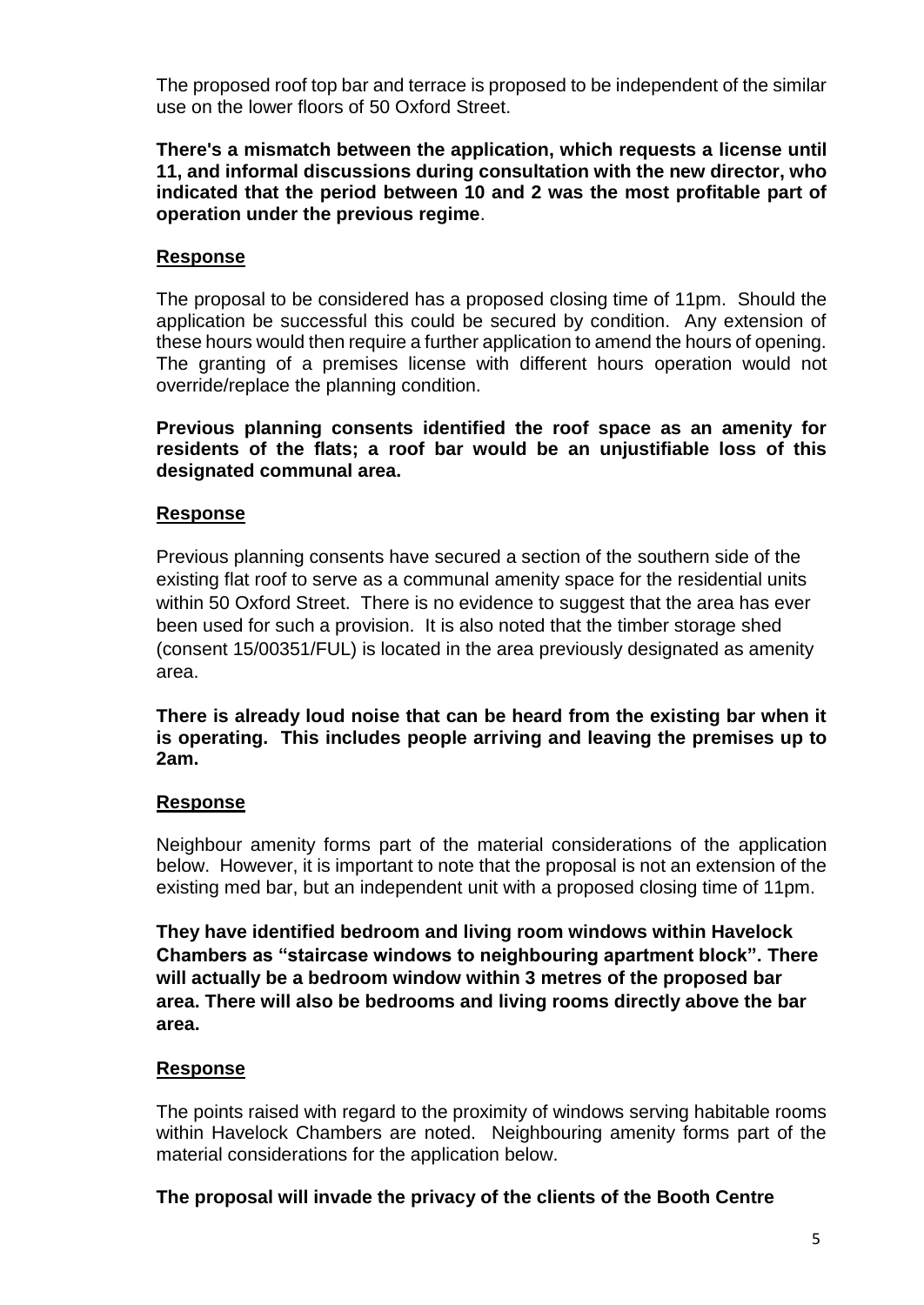# **Response**

The privacy amenity of the neighbouring residential properties forms part of the materials consideration of the application below. However, it is noted that the proposed bar structure does not contain any windows facing into the neighbouring Booth Centre. Planning conditions can be applied that prevents windows being inserted at a later date.

## 5.4 **Consultation Responses**

#### 5.5 **Cllr S Bogle**

I object to the opening of a rooftop terrace bar due to impact of noise on neighbouring residents.

#### 5.6 **SCC Environmental Health Officer – Objection**

It is not believed that there can be appropriate or sufficient mitigation of the noise likely to be produced from voices and bar activities including disposal of glass bottles. As a result neighbours, particularly residential, would be disturbed unduly.

Residential units lie immediately adjacent, opposite and in some cases above the application site. Even taking into account an earlier terminal hour for the terrace to the rest of the premises a roof terrace is not deemed appropriate in this location. Not only is noise a consideration, but also overlooking to adjacent properties.

Access to the terrace will be via use of a communal stair way shared with the residential accommodation on the second floor situated between the restaurant and the roof terrace. Whilst this accommodation is used by staff there may be minimal problem, but unless there is an existing condition stating that the accommodation only be used for staff this arrangement would be unacceptable to occupants of the second floor.

Cleaning and servicing of the terrace will need to be completed after closing or prior to opening thereby extending the period of use for the terrace. It is likely that the applicant will wish to play 'background music', but this would not be acceptable to Environmental Health. Any music will encourage raising of voices and hence an increase in the overall noise level. There is also the potential for the volume to be increased above a background level, i.e., that at which a conversation can be held without raising the voice, resulting in disturbance. The potential for noise disturbance/nuisance needs to be planned out rather than dealt with as an ongoing issue during permitted use of the terrace. Decorative planters and other miscellaneous items would need to be firmly secured to avoid them being displaced over the parapet.

### 5.7 **Designing Out Crime (Police) Officer – Objection**

The design and access statement advises that access to the roof top bar will be via the communal staircase. This staircase currently serves the residential apartments on the second floor. The effect of this development will be to allow members of the public unrestricted access to the communal areas of this building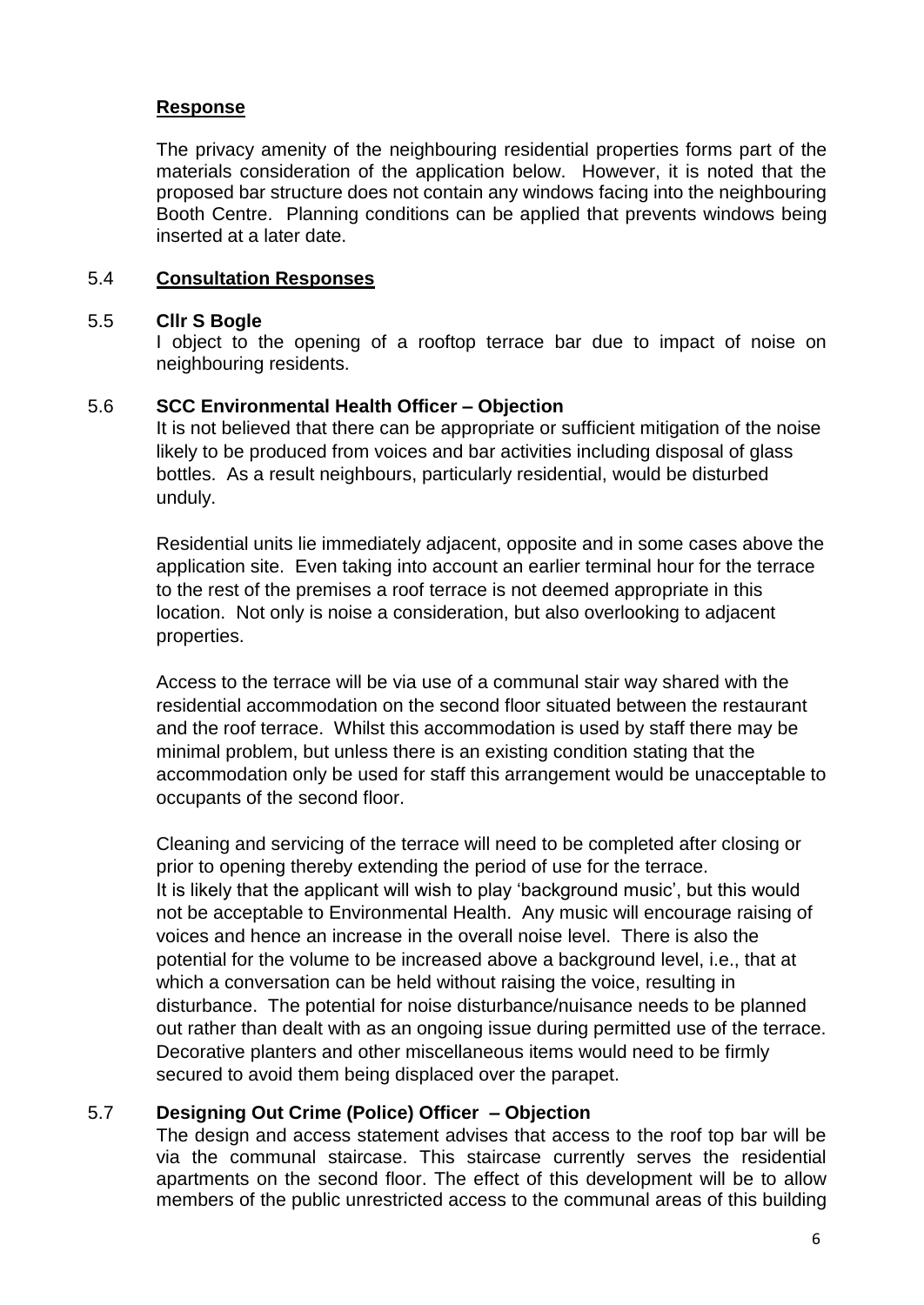during the bar's opening hours (currently proposed as midday to 11pm 7 days a week), this significantly increases the opportunities for crime and disorder. To reduce the opportunities for crime and disorder, access to the proposed roof top bar must be completely separate to that used by residents to access their apartments.

The premises is within a residential area. The proposal is to create a roof top bar. Roof top bars can lead to complaints of: items being thrown from the building and noise from the residents of other nearby dwellings. The proposal does not show how this type of incident is to be mitigated. We would be concerned if consent were given without any mitigation in place.

Given the above Hampshire Constabulary cannot support this application

#### 5.8 **SCC Built Heritage** – **No Objection**

The revisions have reduced the length of the rooftop unit and have shifted the building and the glazing barrier south to create more of a gap between the new structure and the buildings edge, and in doing so, would reduce the impact on the neighbouring building and the buildings prominence in the views to the proposed structure from the streetscene below.

As such, although there may be issues with the use of the roof as a roof top bar in terms of access and noise, the physical characteristics of the proposals would be considered to have a neutral impact on the character and appearance of this part of this part of the conservation area and the neighbouring building, and for these reasons it would be difficult to sustain a refusal of the scheme from a conservation perspective on this occasion.

#### 5.9 **SCC Urban Design – No objection**

I support and endorse the views expressed by the Conservation Officer

#### 5.10 **City of Southampton Society – Objection**

We see no justification in omitting the installation of an extended extraction system which was included in the original application and on this basis would recommend that the application be declined. Many local residents have objected on the grounds of noise, especially late at night. We would now like to add our support to these residents and recommend that the application be refused on the grounds of 'The Impact of Noise' and 'Late night Disturbance'.

### **6.0 Planning Consideration Key Issues**

- 6.1 The key issues for consideration in the determination of this planning application are:
	- The principle of development;
	- Design and effect on character and the setting;
	- Residential amenity; and
	- Late night uses and mitigation

### 6.2 Principle of Development

6.2.1 The application site is located within an area designated as an evening zone. Therefore Policy AP8 of the City Centre Action Plan applies. This policy actively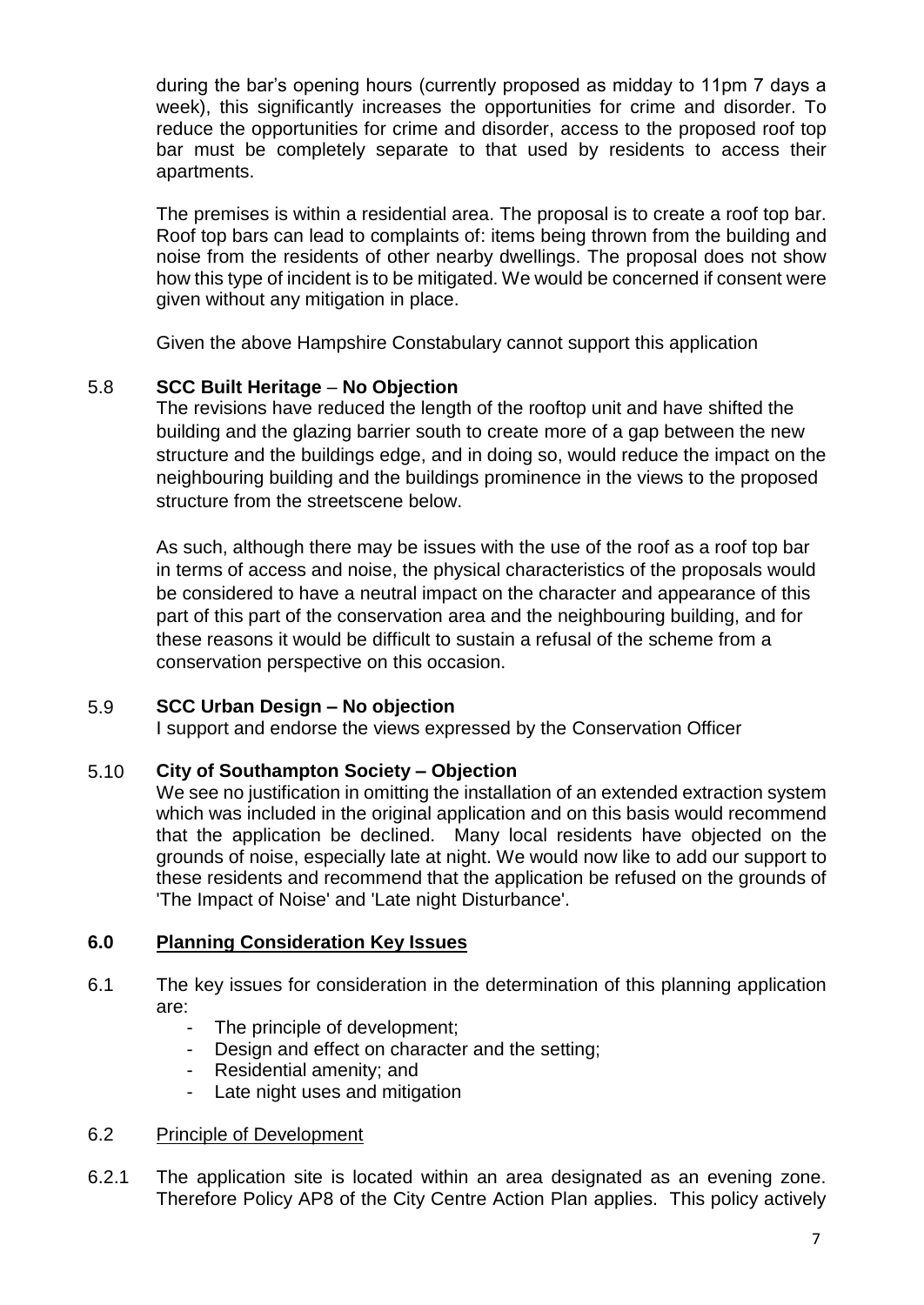seeks to promote the night time economy within certain areas of the City. Policy AP8 permits an opening hour for such uses as that proposed of up to midnight with the Oxford Street area. The proposed opening hours are Midday to 11pm.

- 6.2.2 However, the presumption in favour of such development also relies on the proposal satisfying other policies, '*particularly those to protect residential amenity and retail areas'.* The creation of any new bars should not be to the detriment of the amenities of any neighbouring residential uses for example by causing undue noise and disturbance.
- 6.2.3 The proposal would also need comply with the requirements of saved policy REI7 of the Local Plan Review (as amended 2015). This policy relates to new food or drink uses. Whilst promoting such uses within the city the policy also seeks to protect the amenities of neighbouring residential uses from undue noise or other forms of nuisance from food and drink uses.
- 6.2.4 Furthermore, saved Policy SDP 1 of the City of Southampton Local Plan Review states, amongst other things, that planning permission will only be granted for development which does not unacceptably affect the health, safety and amenity of the city and its citizens.
- 6.2.5 Core Strategy Policy CS13 requires development to 'respond positively and integrate with its local surroundings' and 'impact positively on health, safety and amenity of the city and its citizens'.
- 6.2.6 Whilst the principle of the use and rooftop development with the conservation area can be supported, it is considered that the detailed proposals will result in harm to existing residential amenity and safety, which cannot be mitigated for the reasons set out later in this report.

### 6.3 Design and effect on character

- 6.3.1 Paragraph 124 of the National Planning Policy Framework confirms that good design is a key aspect of sustainable development and indivisible from good planning and paragraph. Paragraph 127 seeks to ensure that developments function well and add to the overall quality of an area and ensure a high-standard of amenity for existing and future users. It leads onto say that development should be *'sympathetic to local character and history, including the surrounding built environment and landscape setting'*.
- 6.3.2 The application site is located with the Oxford Street Conservation Area. Directly to the west of the application site is the Booth Centre (a locally listed building).
- 6.3.3 The statutory tests for the proposal, as set out in section 72 (Conservation Areas) of the Planning (Listed Building and Conservation Areas) Act 1990, are: whether the proposal would preserve or enhance the character or appearance of the Conservation Area. The NPPF requires the proposal to be assessed in terms of the impact on the significance of the building having regard to:

• The desirability of sustaining and enhancing the significance of heritage assets and putting them to viable uses consistent with their conservation;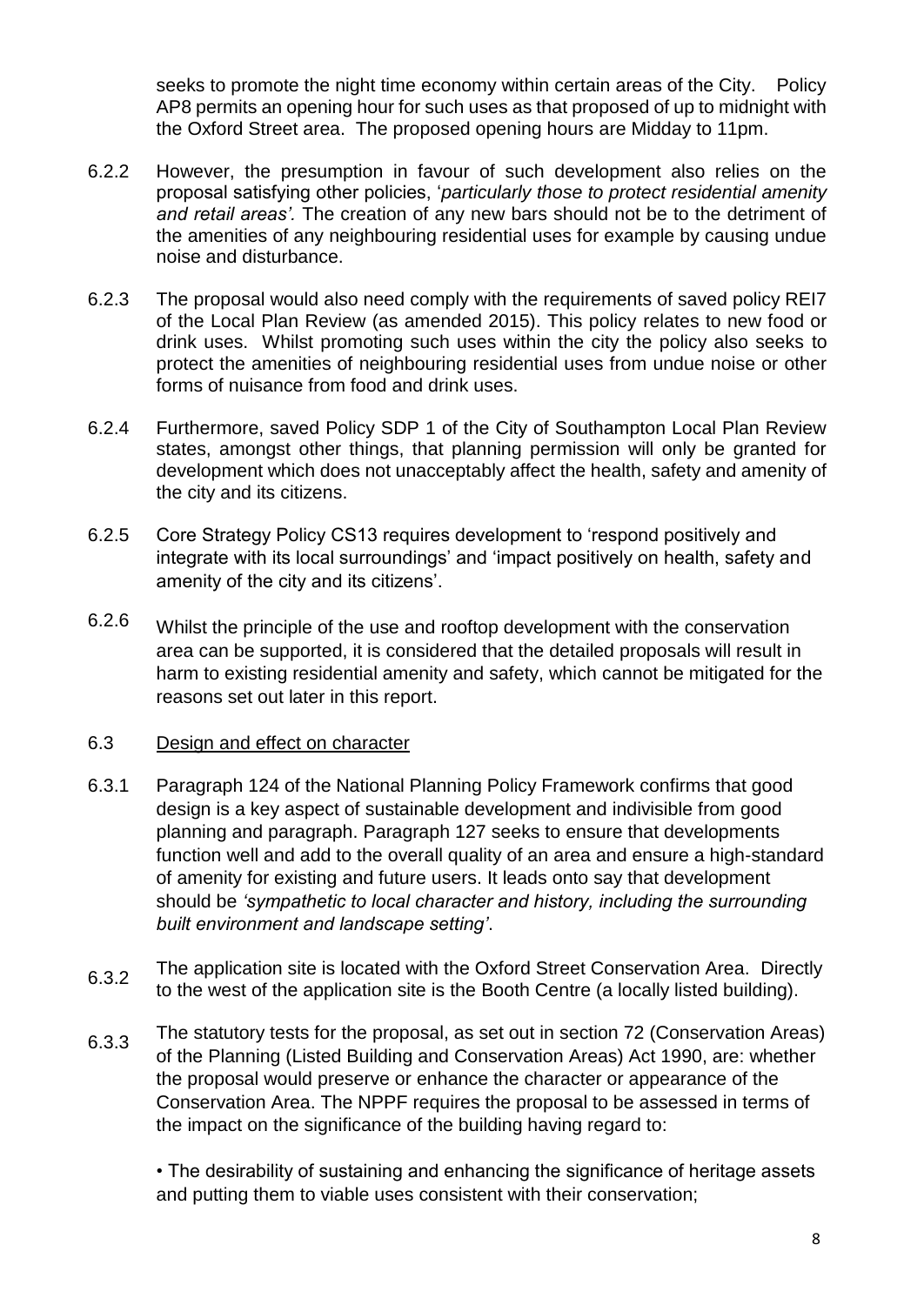• The positive contribution that conservation of heritage assets can make to sustainable communities including their economic vitality and; • The desirability of new development making a positive contribution to local

character and distinctiveness.

- 6.3.4 In accordance with para 189 of the NPPF, an assessment of the significance of the nearby heritage assets is set out in the Council's Conservation Area Appraisal. With respect to the Oxford Street Conservation Area Appraisal (OSCAA) the main aim is as follows; 'Designation of the Oxford Street Conservation Area does not prevent change from taking place. Rather it helps to manage change in a way that enhances the area, and ensures that new development does not harm, overwhelm or destroy the special qualities found within it, by giving additional controls over the demolition of buildings, minor developments and the loss of trees.'
- 6.3.5 Policy HE1 of the City of Southampton Local Plan Review states permission will only be granted if the proposal meets the following; (i) must preserve or enhance the character and appearance of the conservation area, having regard to the Conservation Area Character Appraisal where available;
- 6.3.6 The existing property is a modern building of limited architectural merit. It contributes very little to the significance of the Conservation Area as a heritage asset. The new timber clad unit would be sited on the western side of the roof and it would be set-in from the property edges. It would also be similar in design and appearance to the existing timber-clad unit already located on the roof top. On this basis the proposed materials do not give rise to any concern, however appropriate materials can be secured by condition if the application were successful.
- 6.3.7 During the consideration of the application the position of the north elevation of the bar has been set back a greater distance from the existing north and west parapet walls. This amendment reduces the prominence of the additional structure when viewed from the public realm within Oxford Street below. It also allows views to be retained of the upper level windows on the eastern face of the adjacent locally listed building The Booth Centre, which is recognised as a distinctive building in the conservation area with a strong design style, palette of materials, and high gabled roofscape.
- 6.3.8 Limited detail has been provided with regard to the proposed glass balustrades. Whilst these features are not likely to be considered intrusive an appropriate design would need to be secured. Such design details could be secured by a planning condition in order to ensure that the units would be fully transparent and nonreflective.
- 6.3.9 The roof terrace could also be expected to require external lighting. No details of any eternal lighting are included as part of the proposal. However, a lighting scheme could be secured by condition. Any advertising or signage would be the subject of a separate planning application.
- 6.3.10 As stated above the proposal is located within an evening zone. As such similar sui generis uses are present within the vicinity. However, such uses are predominately located at street level rather than the upper floors or rooftops. Policy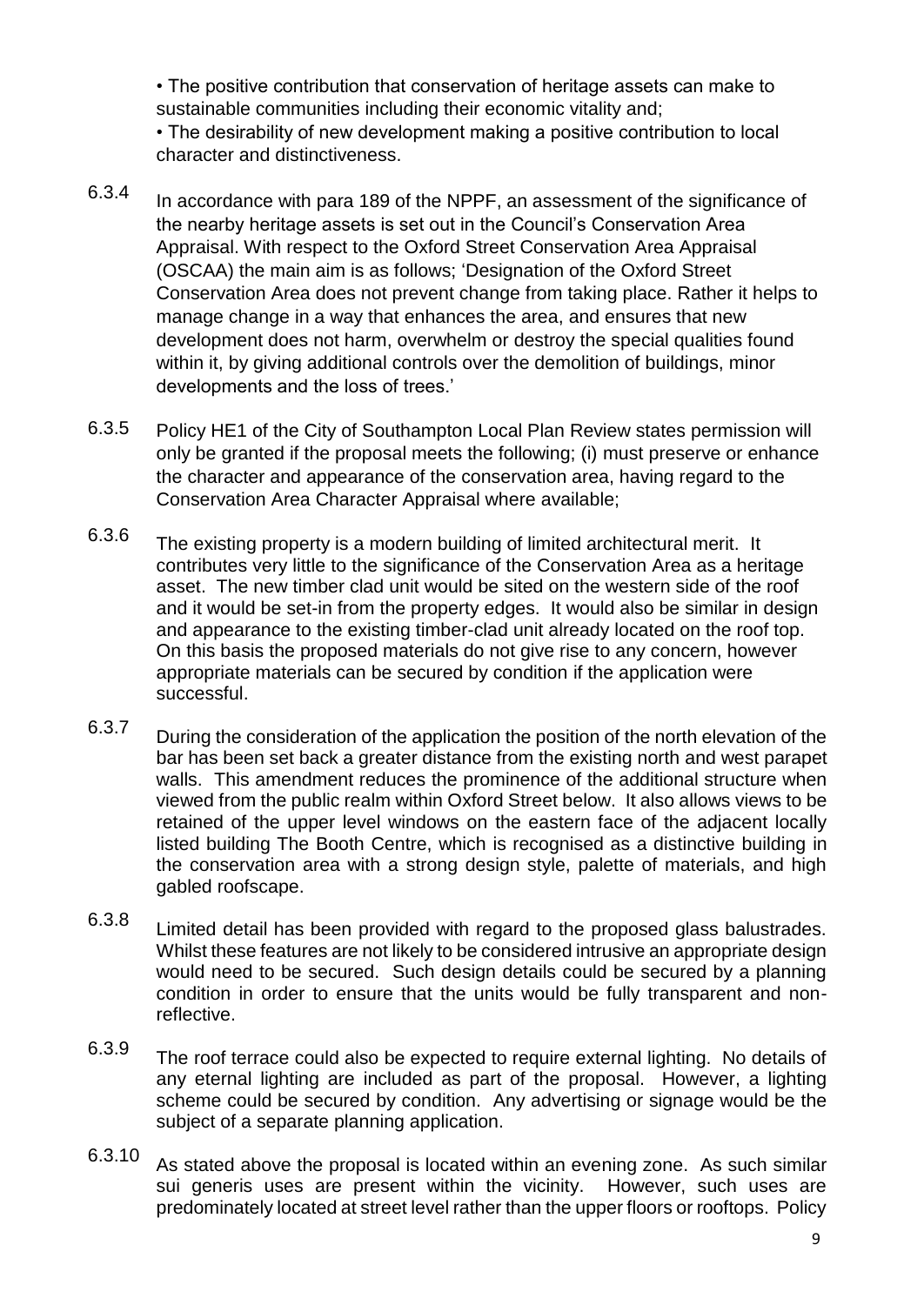AP8 of the core strategy does permit such uses within this area up to an opening time of midnight. It does not restrict such uses to the ground floor only. However, the policy does seek to preserve the amenity of neighbouring occupiers that will be discussed later in this report.

6.3.11 As such, the revised design, with a greater set back from the Oxford Street elevation is considered appropriate, retaining views of the neighbouring locally listed building, and subject to planning conditions preserving the character of the Oxford Street Conservation Area.

### 6.4 Residential amenity

- 6.4.1 The neighbouring properties to the application site (Havelock Chambers and the Booth Centre) contain residential accommodation on the upper floors. The existing building is also mixed use with some residential.
- 6.4.2 Policy AP8 relates to evening zones and late night hubs. This site falls within that zone. The policy AP8 identifies evening zones which contain a concentration of existing pubs, bars and nightclubs but are generally either within or close to residential areas. Proposals for new uses with Oxford Street which require planning permission, and are otherwise acceptable, will be subject to restricted opening times of midnight. While Policy AP8 encourages new uses associated with the night time economy within these evening zones it does state that '*this is subject to meeting other policies, particularly those to protect residential amenity and retail areas*
- 6.4.3 Policy REI7 relates to a number of uses including Food and Drink uses including restaurants, public houses, and wine bars. The policy does advise that such uses *'have their place in the community and can add to vitality of shopping centres.'* But the policy also advises that 'there is the potential for significant nuisance that warrants the refusal of permission. The potential for noise from the premises is sited as one of those reasons.
- 6.4.4 In this instance the proposed bar will be located in an elevated position on the rooftop of 50 Oxford Street. This is a location departs significantly from existing food and drink uses which are located on the lower floors of Oxford Street. Aside from comprising of available space, there is no specific justification for requiring an upper floor location for this use, especially where there is identifiable harm.
- 6.4.5 Criteria II of policy REI7 states that '*any adverse impact on the amenities of neighbouring residential premises by reason of noise and disturbance within the premises can be prevented by the installation of sound attenuation measures by appropriate conditions'.* It is noted that the bar structure has been positioned between the residential accommodation of the Booth Centre and the customer terrace. Given the open nature of this terrace and the proximity of neighbouring residential accommodation there is significant concern that the proposal would result in a level of noise and disturbance that would be considered detrimental to the amenities of the occupiers of those residential units and those of the neighbouring residential properties to the south within Havelock Chambers. In addition the open nature of the roof terrace there is limited opportunity for sound attenuation measures to be secured by condition to overcome those concerns.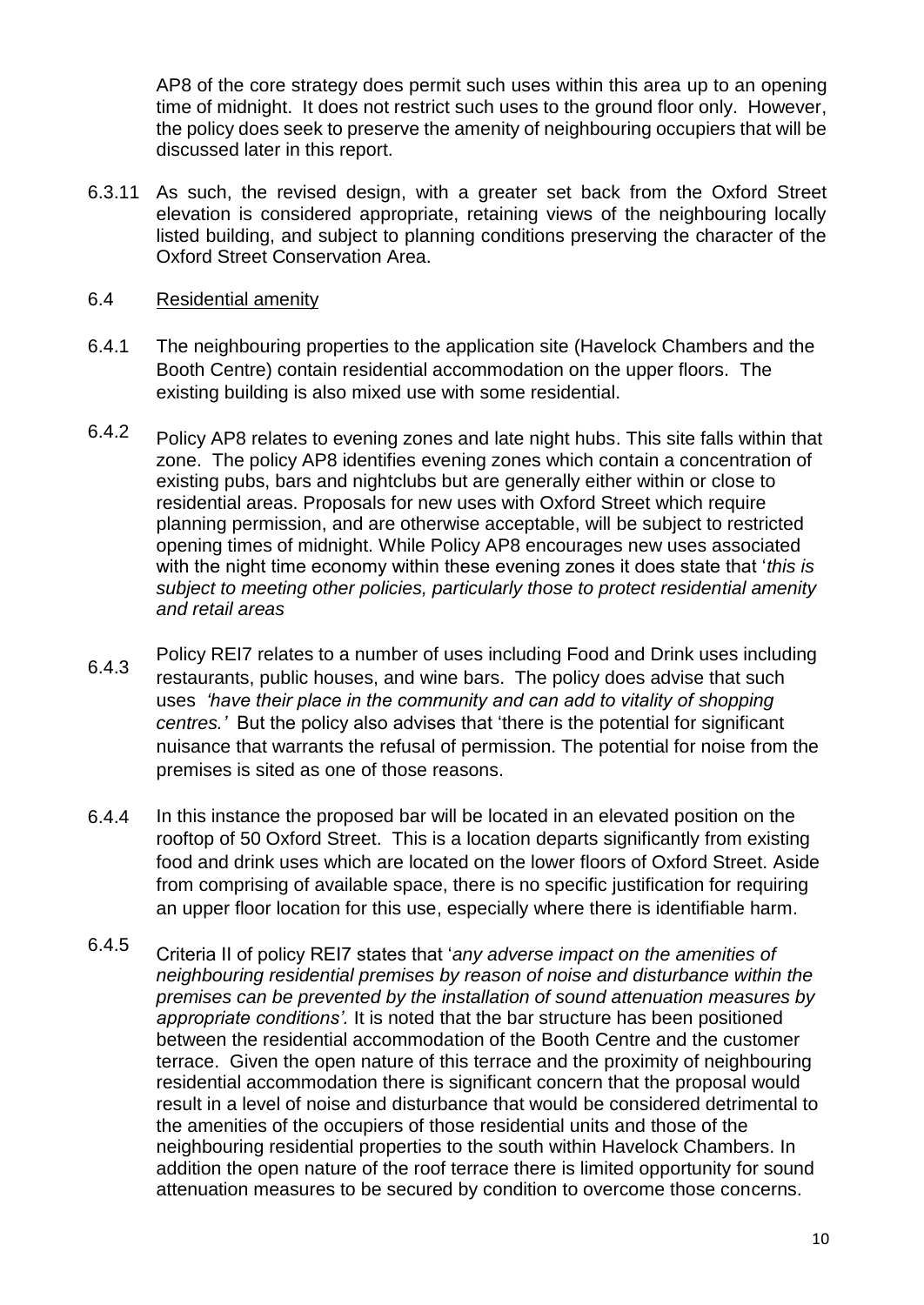Neighbouring residential units to the next to and above would not be screened from the noise and disturbance from the bar and roof terrace.

- 6.4.6 Furthermore, the proposed bar will be accessed via a communal staircase. This staircase will be shared by the occupants of the flats at 50 Oxford Street and the patrons of the roof terrace. This staircase would also be the only route available to the roof top for deliveries and transporting of waste to the ground floor level. It is noted that the proposal advises that door staff and security will be present on site to manage these areas, It is also noted that additional doors are to be sited adjacent to the stairwell to act as a further physical barrier, and to mitigate noise disruption. However the proposal will require patrons to access the roof terrace via a shared internal staircase which is likely to result in an increase in noise and disturbance to the occupiers of the existing residential units within 50 Oxford Street. This would result in undue and significant harm to the amenities of the existing occupiers of the neighbouring residential properties.
- 6.4.7 With regard to the privacy amenity of the neighbouring occupiers given the bar area does not contain any openings on the west elevation, and screens views from the customer terrace the proposal is not considered to result in any harmful overlooking into the Booth Centre.
- 6.4.8 Whilst there are windows serving habitable accommodation on the north elevation of Havelock Chambers it is noted that previous consents have designated this are adjacent to Havelock Chambers and appropriate for use as a residential amenity area. Given the separation provided by the highways of Latimer Street and Oxford Street the proposal is not considered to result in any materially harmful overlooking to the properties to the north, east or south.
- 6.4.9 Due to the proposals shared access with the existing residential properties of 50 Oxford Street and the elevated position, and relatively open nature of the roof top bar and customer terrace, the proposal is considered to be to the detriment to the amenities of neighbouring properties by reason of noise, and disturbance caused as patrons enter leave the premises and make use of the roof terrace. Objections are also noted from SCC Environmental Health and Hampshire Constabulary, which should be afforded significant weight in the Panel's deliberations. The proposal would thereby prove contrary to and conflict with 'saved' policies SDP1, SDP16 and REI7 of the City of Southampton Local Plan Review (amended 2015) as supported by Policy AP8 of the adopted City Centre Action Plan (2015) and the guidance contained within the National Planning Policy Framework 2019.

#### 6.5 Late Night Community Safety Facilities Obligation

- 6.5.1 As this application sits within the city centre and is opening past 10pm it triggers the Late Night Community Safety Facilities obligation, which will likely attract a financial contribution to contribute to community safety measures, such as Late Night Bus, CCTV, street cleansing etc.
- 6.5.2 In order to secure these monies a Section 106 Agreement (S106) is required, which will include the above obligation, a private CCTV System obligation and a Highway Condition Survey obligation. (It is also important to note that the applicant is liable for the Council's legal fees in relation to the S106 and also the S106 Monitoring Charge).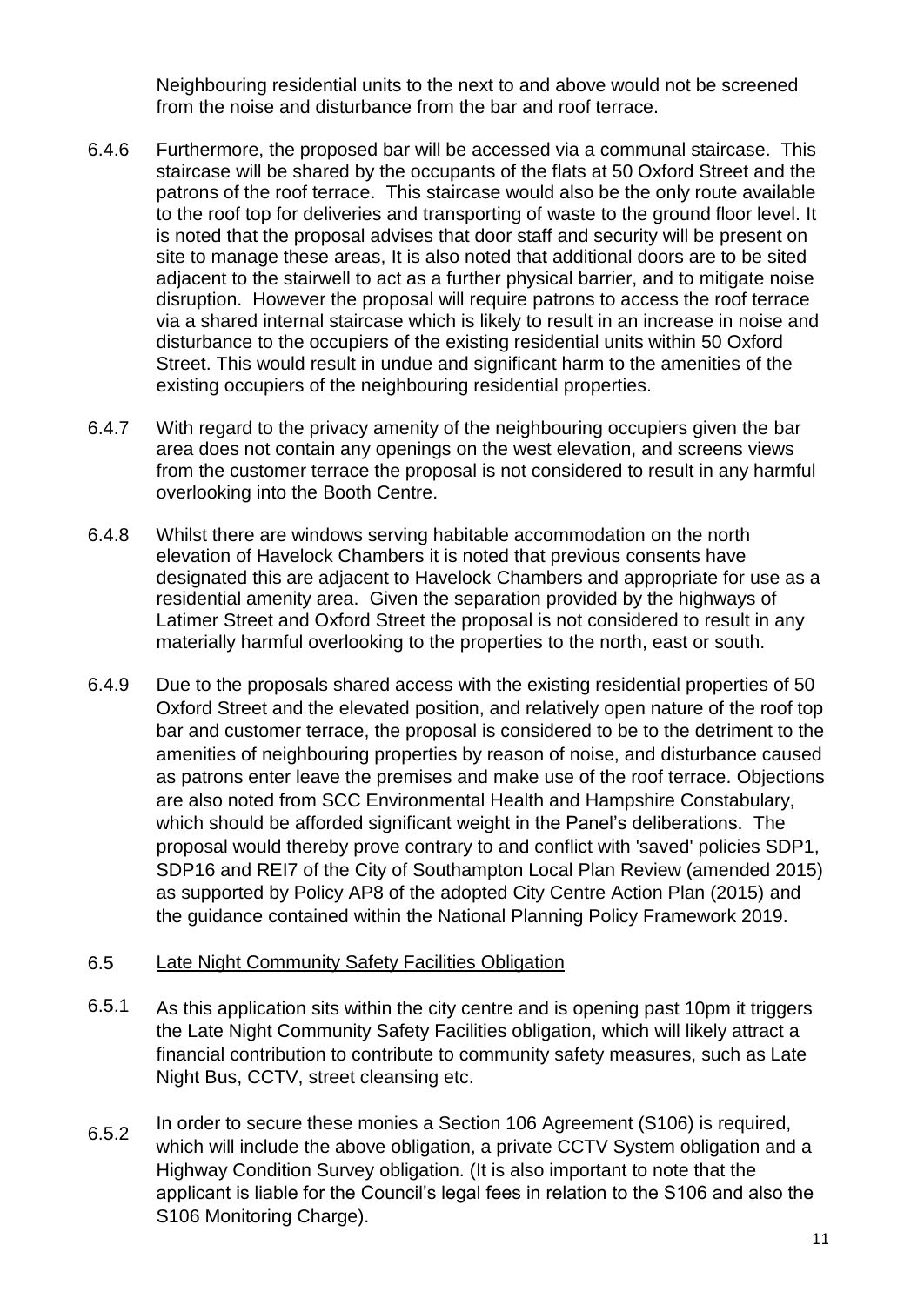6.5.3 Whilst the applicant has verbally indicated that they may be willing to reduce the opening hours to 10pm this has not been confirmed in writing following requests. Furthermore No s106 agreement has been secured as part of the proposal. The lack of 106 Agreement forms a reason for refusal.

# **7. Summary**

- 7.1 In terms of its scale, siting and visual appearance the proposed bar structure is considered to be acceptable. Similarly, the principle of additional late night iuses in Oxford Street is supported. However, due to the proximity of the neighbouring habitable accommodation of Havelock Chambers and the Booth Centre, alongside existing residential on site, and the open nature of the proposed roof terrace, the proposal will be to the detriment of the amenity of those properties through the increase in noise and disturbance .
- 7.2 Furthermore, although it is noted that occupants of the flats beneath 50 Oxford Street have written in support of the proposal, the design of the shared access via the communal staircase is not appropriate and is likely to result in noise and disturbance to the occupiers of those residential properties (both now and subsequent occupents) and patrons enter and exit the premises. It is also noted that the Designing Out Crime (Police) Officer considers the communal stairwell to give rise to potential crime and disorder.
- 7.3 A section 106 Agreement for the Late Night Community Safety Facilities obligation has not been secured, but could be in the event of a refusal and subsequent appeal

# **8. Conclusion**

8.1 It is recommended that planning permission be refused.

# **Local Government (Access to Information) Act 1985**

**Documents used in the preparation of this report Background Papers** 1. (a) (b) (c) (d) 2. (b) (d) (e) (f) (g) 4. (g) (mm) 6. (a) (b)

# **MT for 22/06/21 PROW Panel**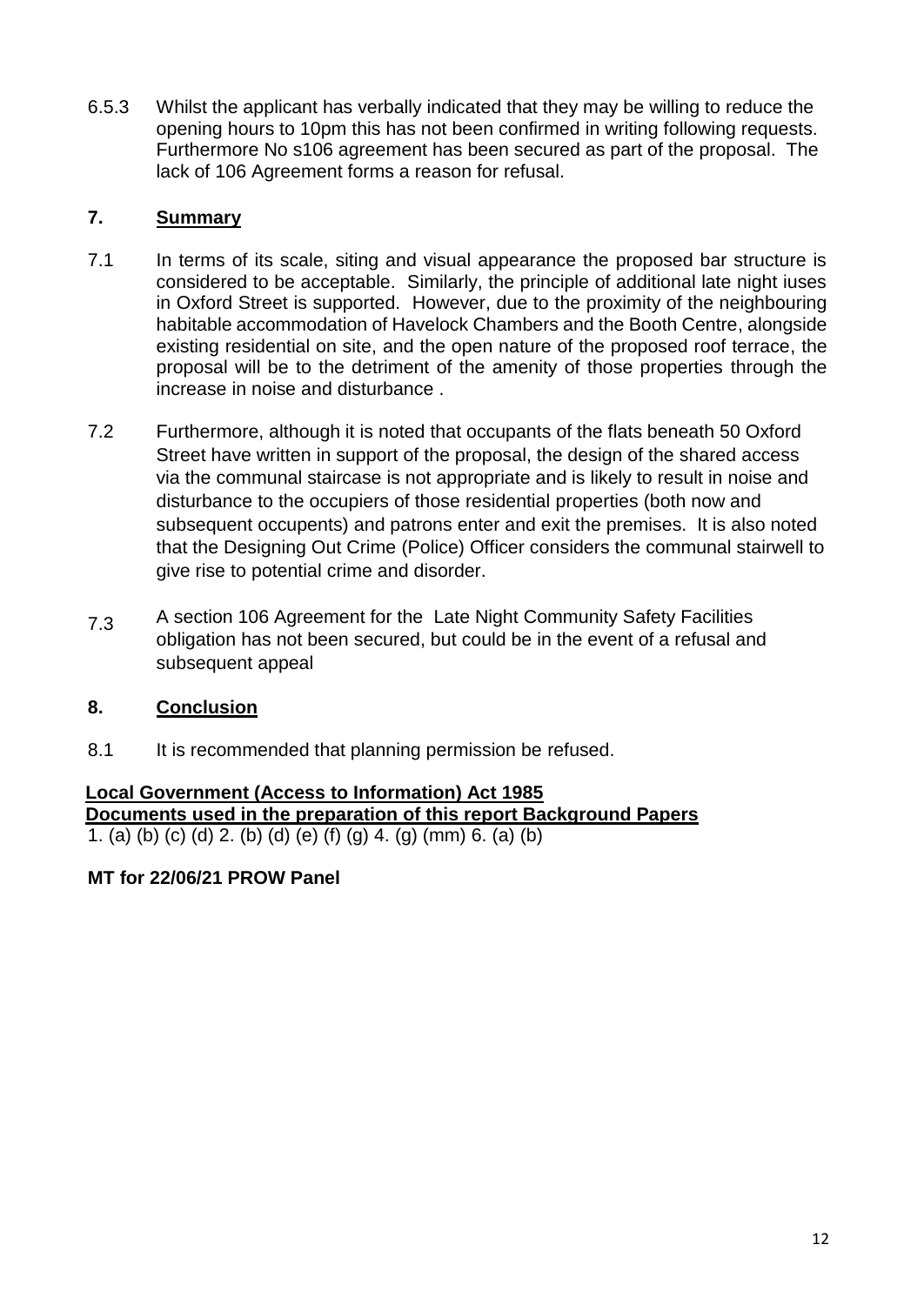# **POLICY CONTEXT**

### Core Strategy - (as amended 2015)

CS1 City Centre Approach CS3 Promoting Successful Places CS13 Fundamentals of Design CS14 Historic Environment CS25 The Delivery of Infrastructure and Developer Contribution

### City of Southampton Local Plan Review – (as amended 2015)

SDP1 Quality of Development SDP4 Development Access SDP10 Safety & Security SDP11 Accessibility & Movement SDP16 Noise HE1 New Development in Conservation Areas HE2 Demolition in Conservation Areas HE4 Local List REI7 Food and Drink Uses (Classes A3, A4 and A5)

City Centre Action Plan - March 2015 AP 8 The Night time economy AP 16 Design

**Supplementary Planning Guidance** Residential Design Guide (Approved - September 2006) Planning Obligations (Adopted - September 2013)

Other Relevant Guidance The National Planning Policy Framework (2019) The Southampton Community Infrastructure Levy Charging Schedule (September 2013)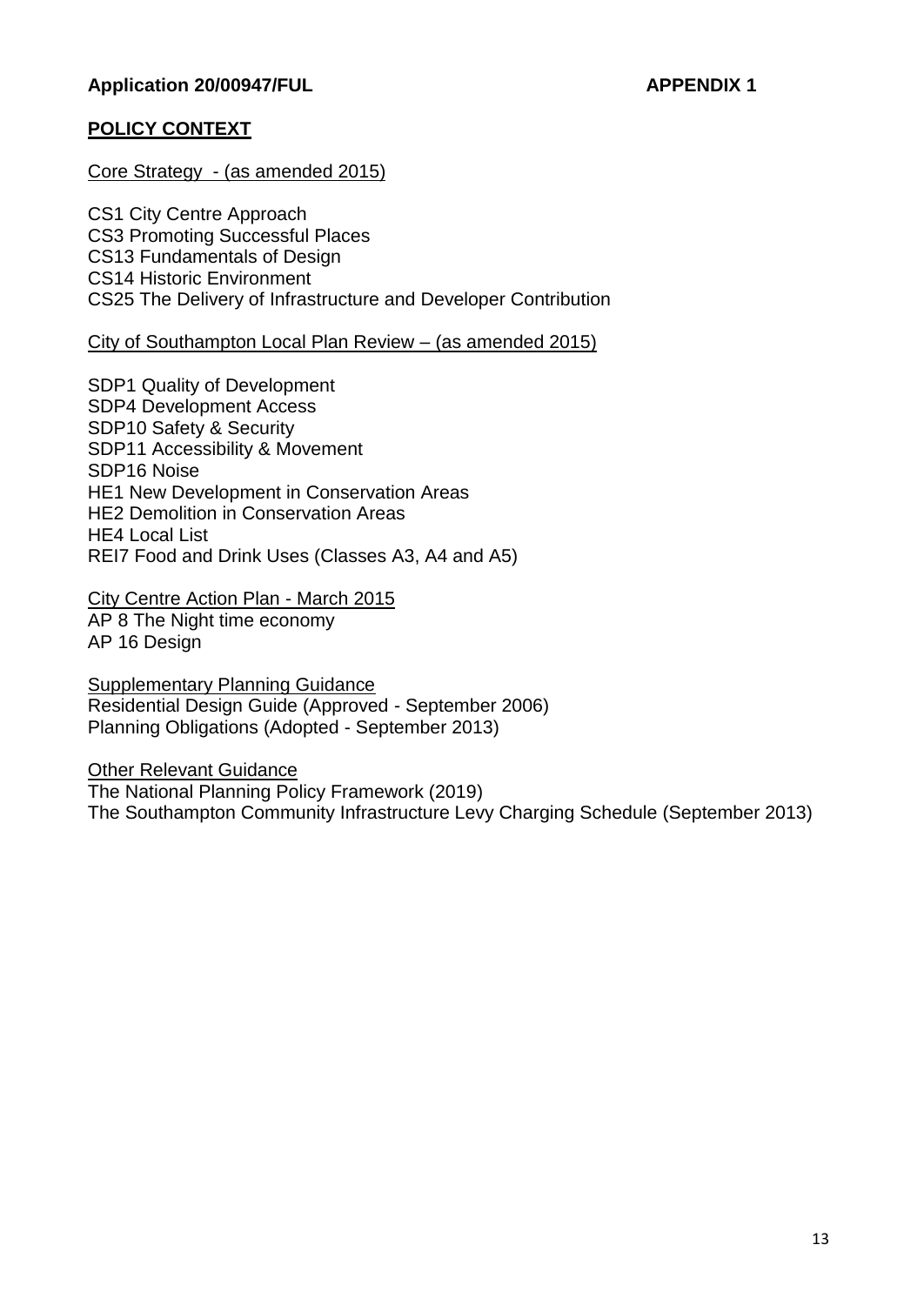# **Application 20/00947/FUL APPENDIX 2**

# **Relevant Planning History**

| Case Ref:    | Proposal:                                  | <b>Decision:</b>          | Date:      |
|--------------|--------------------------------------------|---------------------------|------------|
| 99/01219/FUL | Change of use of ground floor              | Application               | 04.01.2000 |
|              | to A3 (restaurant), external               | Refused                   |            |
|              | alterations and provision of               |                           |            |
|              | 7.5m high extract flue.                    |                           |            |
| 990118/E     | Change of use of ground floor              | Conditionally             | 17.05.1999 |
|              | from offices to                            | Approved                  |            |
|              | Retail (class a1)                          |                           |            |
| 03/01460/FUL | Redevelopment of the site by               | Conditionally             | 26.07.2004 |
|              | the erection of a 7 storey                 | Approved                  |            |
|              | building comprising of                     |                           |            |
|              | restaurant (Use Class A3) at               |                           |            |
|              | ground and basement levels                 |                           |            |
|              | with 9 no. residential units               |                           |            |
| 03/01464/CAC | above.                                     |                           | 24.02.2005 |
|              | Demolition of existing office<br>building. | Conditionally<br>Approved |            |
| 05/00021/FUL | Erection of a seven storey                 | Conditionally             | 05.10.2005 |
|              | building to comprise a                     | Approved                  |            |
|              | restaurant/bar (A3 Use Class)              |                           |            |
|              | at ground and first floor levels           |                           |            |
|              | with 7 x 2 bedroom flats                   |                           |            |
|              | above, following the                       |                           |            |
|              | demolition of existing office              |                           |            |
|              | building                                   |                           |            |
| 05/00022/CAC | Demolition of the existing                 | Conditionally             | 05.10.2005 |
|              | three storey office building               | Approved                  |            |
| 06/00859/FUL | Erection of a seven-storey                 | Conditionally             | 06.09.2006 |
|              | building to provide Restaurant             | Approved                  |            |
|              | and Cafe and Drinking                      |                           |            |
|              | <b>Establishment uses (Use</b>             |                           |            |
|              | Class A3 and A4) at ground                 |                           |            |
|              | and first floor level with 13 flats        |                           |            |
|              | above (2 studios, 9 x one                  |                           |            |
|              | bedroom flats, 2 x two                     |                           |            |
|              | bedroom flats) following                   |                           |            |
|              | demolition of the existing office          |                           |            |
|              | building.                                  |                           |            |
| 11/01022/FUL | Change of use of ground floor              | Conditionally             | 11.10.2011 |
|              | and part of first floor to create          | Approved                  |            |
|              | restaurant (Class A3/A4) and               |                           |            |
|              | conversion of part of first floor          |                           |            |
|              | and second floor to 4 x one                |                           |            |
|              | bed flats with residential roof            |                           |            |